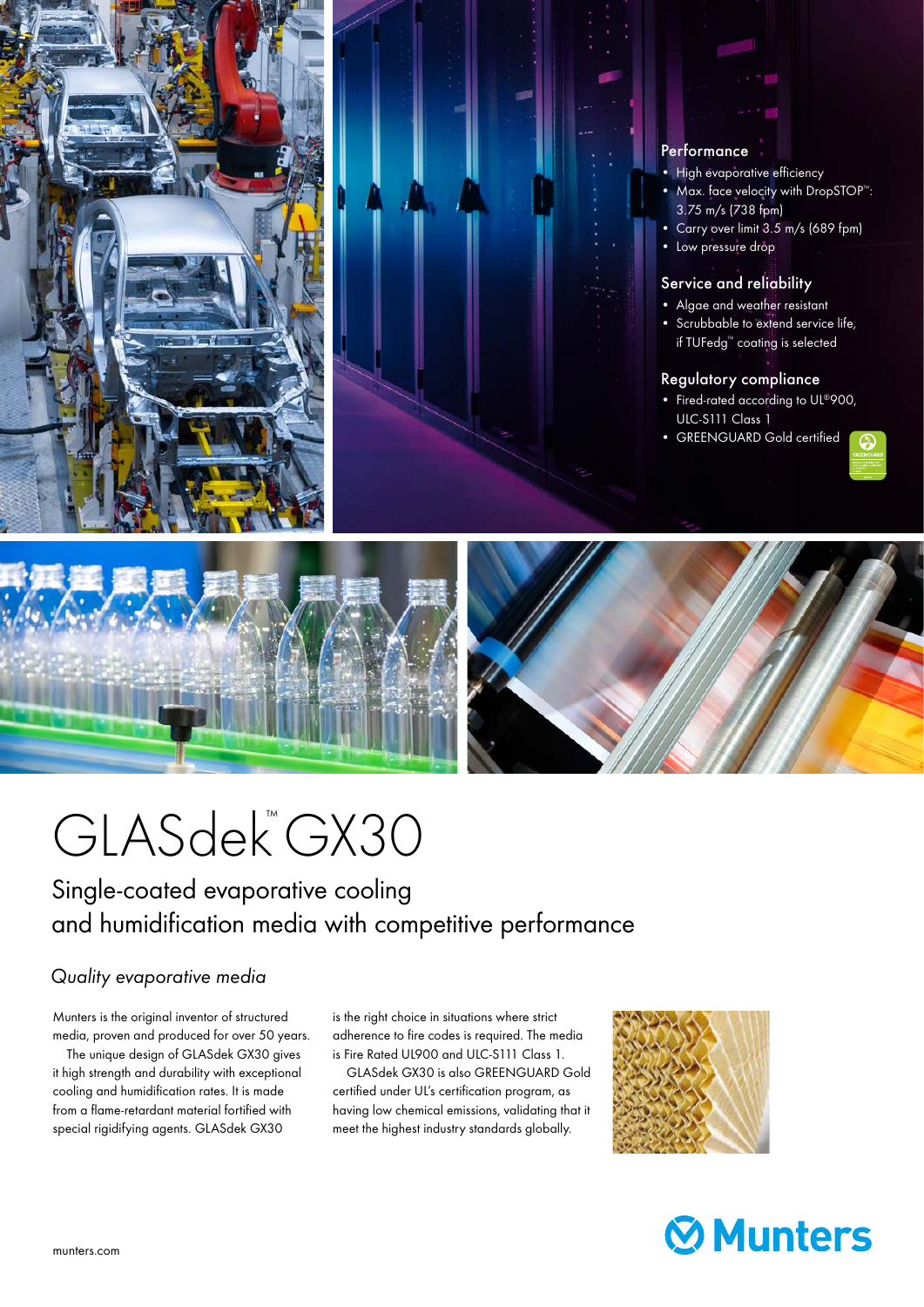# )ptions



GLASdek<sup>™</sup> GX30 is a quality evaporative media for cooling applications. It is a singlecoated loose media that is durable, efficient and fire-rated.

### TUFedg™

The service life of GLASdek GX30 can be extended even further with our optional TUFedg treatment. This coating is applied to the face of the GLASdek pad, and allows the media to be cleaned and scrubbed to remove unwanted dirt and mineral deposits.

 TUFedg is non-porous and quick drying, and the material prevents algae and minerals from anchoring themselves to the substrate of the pad. This means that everything can be cleaned off without effecting the integrity of the pad itself. The pad is also protected from severe conditions and extended exposure to UV light, further prolonging the life of the media.

### Efficient by design

GLASdek GX30 media is designed to disperse water evenly across the pad, which allows for optimal cooling efficiency. It is available in a wide range shapes and sizes too, making it ideal for system builders looking for an effective cooling media solution.

### Greener cooling

This media is GREENGUARD Gold certified, which means the chemical emissions from the material are extremely low. This means that

GLASdek GX30 is an environmentally friendly option, and it also confirms that it is safe to use in any building application.

#### HIGH QUALITY EVAPORATIVE MEDIA

GX30 – cooling power specified per  $m^2$  surface area at 4.0 m/s (787 fpm) and 95% humidification efficiency.





*\*MPI = Efficiency/Pressure drop*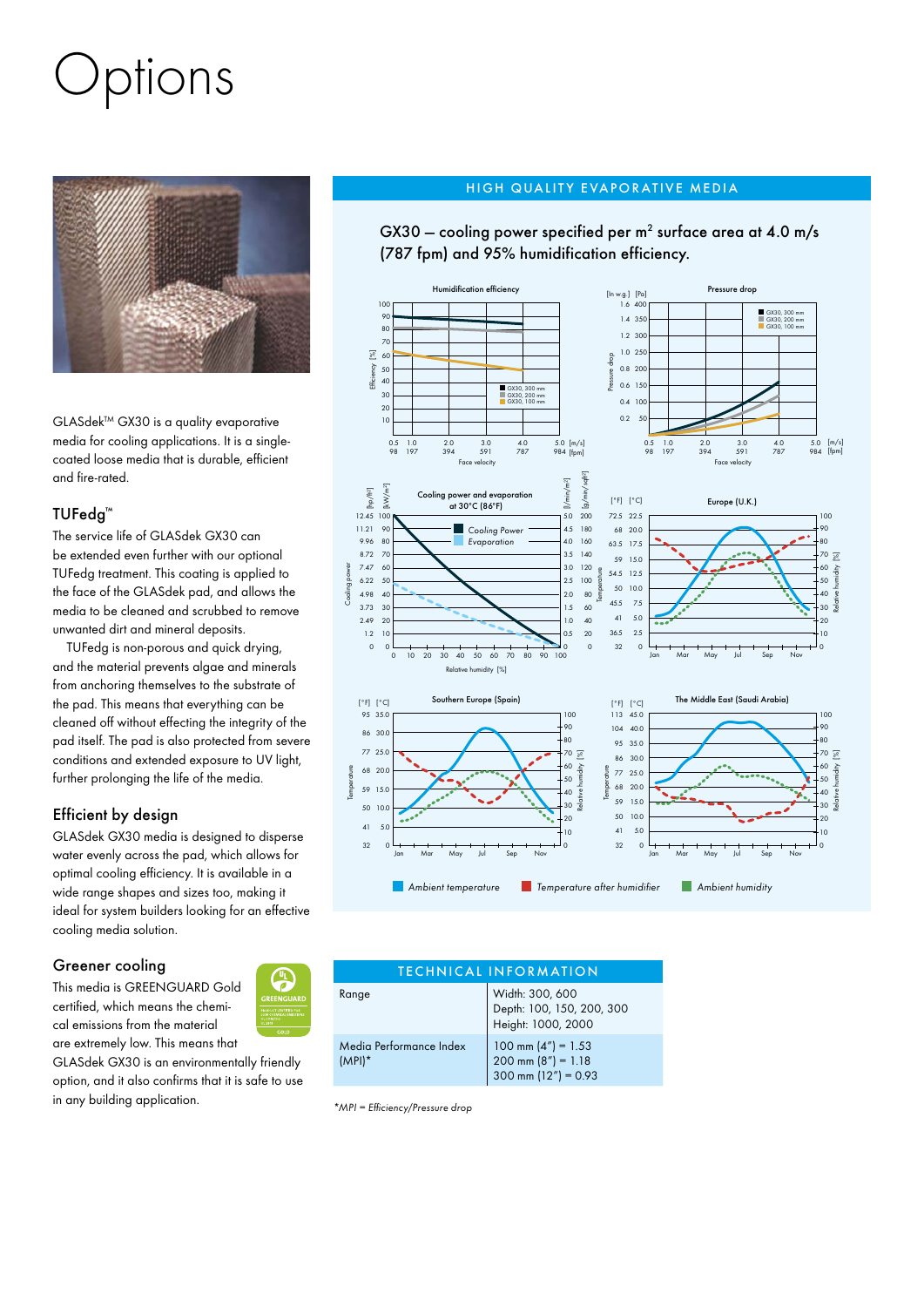# Media comparison



 GX30, 300 mm GX40, 300 mm GX30, 200 mm GX40, 200 mm GX30, 100 mm GX40, 100 mm **Competitor**